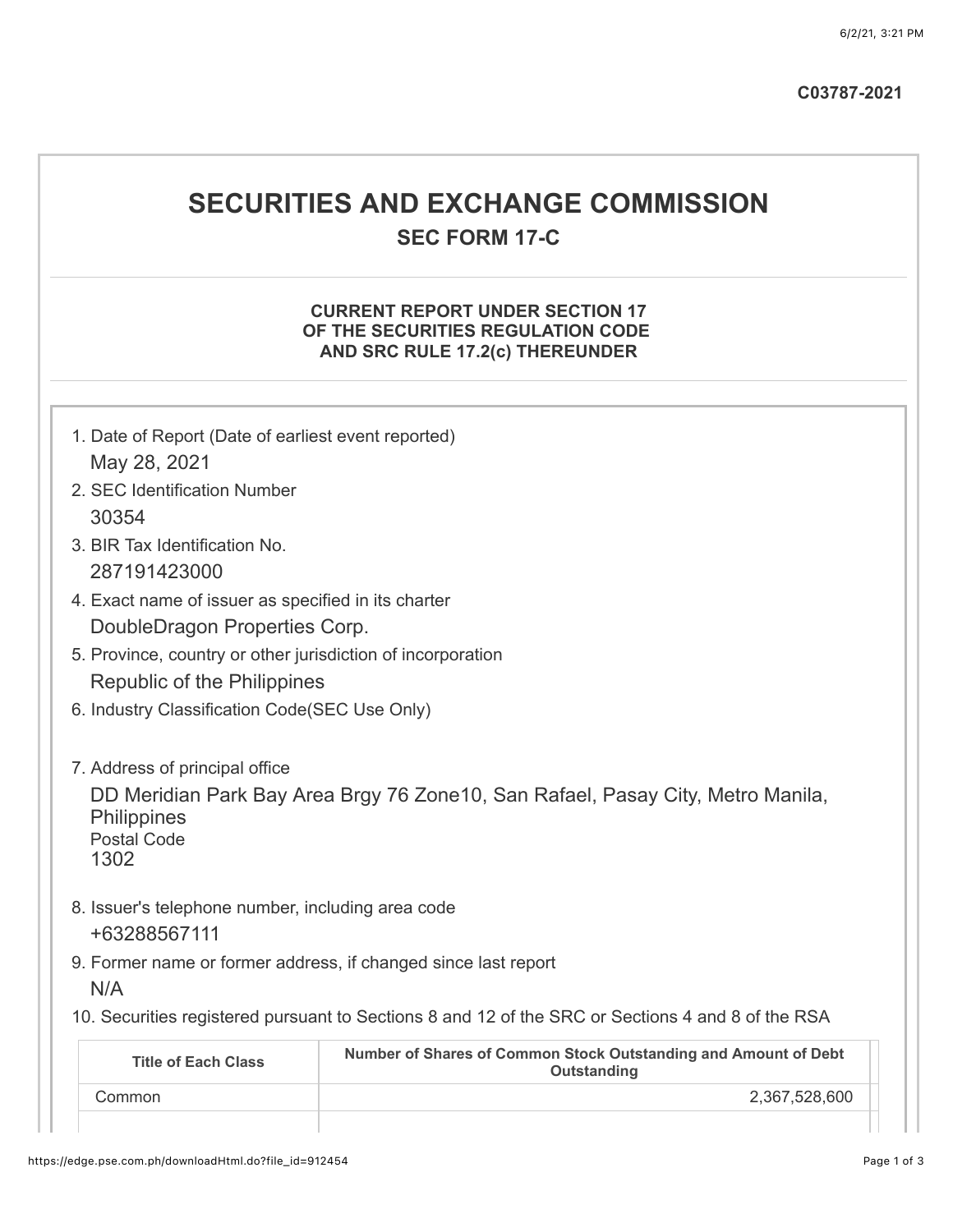| Preferred                                               | 100,000,000 |
|---------------------------------------------------------|-------------|
| Total Debt (In Millions of<br>Pesos)                    | 47,539.96   |
| 11. Indicate the item numbers reported herein<br>Item 9 |             |

*The Exchange does not warrant and holds no responsibility for the veracity of the facts and representations contained in all corporate disclosures, including financial reports. All data contained herein are prepared and submitted by the disclosing party to the Exchange, and are disseminated solely for purposes of information. Any questions on the data contained herein should be addressed directly to the Corporate Information Officer of the disclosing party.*



MAKING GREAT THINGS HAPPEN FOR YOU.

# **DoubleDragon Properties Corp. DD**

#### **PSE Disclosure Form 13-1 - Change in Shareholdings of Directors and Principal Officers** *References: SRC Rule 23 (SEC Form 23-B) and Section 13 of the Revised Disclosure Rules*

#### **Subject of the Disclosure**

Acquisition of DD Common Shares

**Background/Description of the Disclosure**

In compliance with the Revised Disclosure Rules of the Exchange, we wish to advise that Mr. Ferdinand J. Sia, President of DoubleDragon Properties Corp. (DD), acquired through a block sale transaction for a total of 11,310,012 shares of DD on May 21, 2021, at P12.4 per share.

| <b>Name of Person</b>                 | Mr. Ferdinand J. Sia |
|---------------------------------------|----------------------|
| <b>Position/Designation</b> President |                      |

#### **For Equity Securities**

| Type of Security /  | Date of            | Securities Acquired (A) or | Disposed (D)     |                           | <b>Ownership Form Direct</b> | Nature of Indirect          |
|---------------------|--------------------|----------------------------|------------------|---------------------------|------------------------------|-----------------------------|
| <b>Stock Symbol</b> | <b>Transaction</b> | Number of<br><b>Shares</b> | (A)<br>or<br>(D) | Price per<br><b>Share</b> | (D) or Indirect (I)          | <b>Beneficial Ownership</b> |
| DD                  | May 21,<br>2021    | $11,310,012$ A             |                  | $12.4$ D                  |                              |                             |